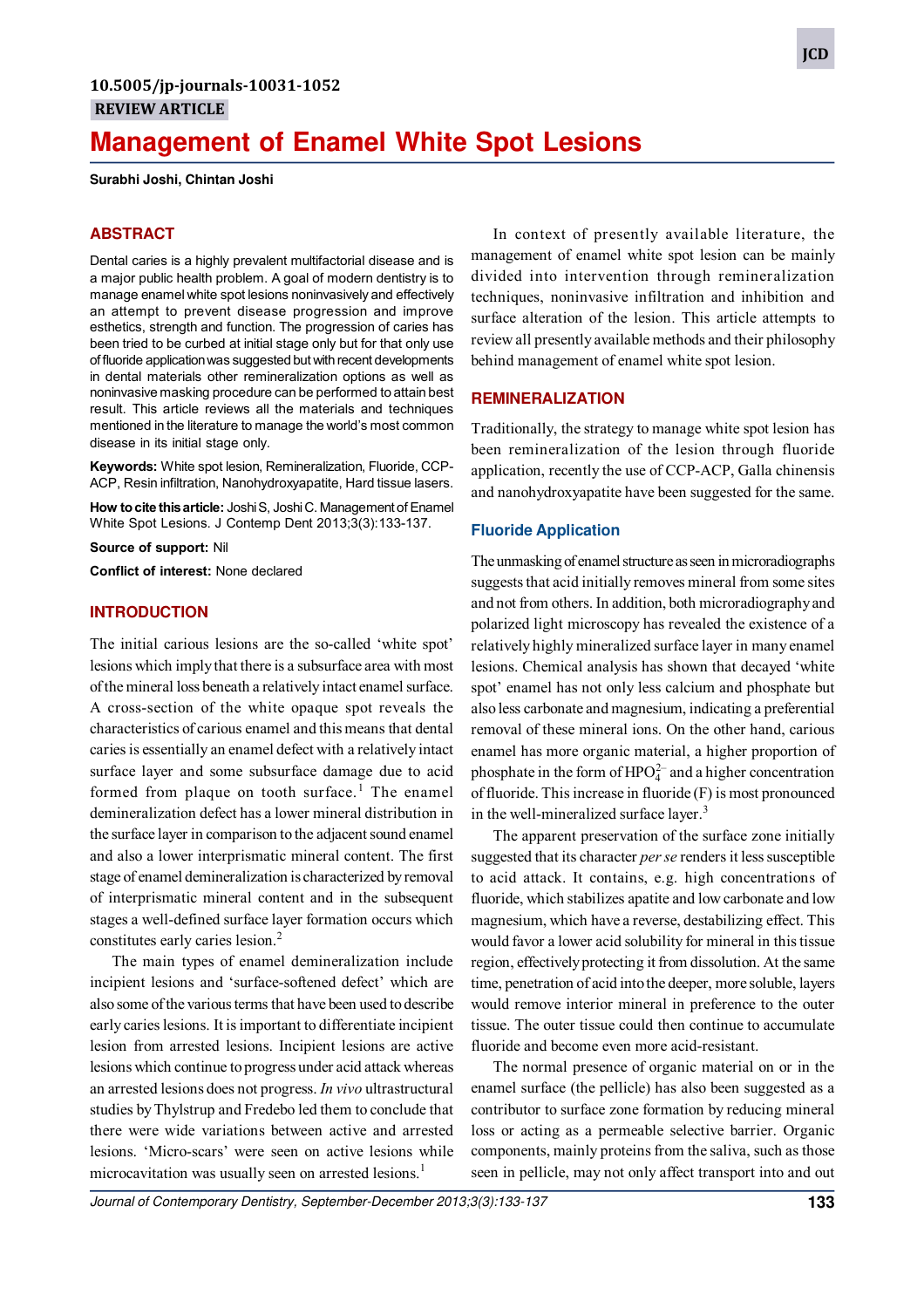of the enamel but also together with components, such as fluoride and, e.g. pyrophosphates. While it is clear that fluoride provides less soluble apatite and will facilitate redeposition, it will also facilitate the hydrolysis of acidic calcium phosphate phases, such as dicalcium phosphate dihydrate (DCPD) and octocalcium phosphate (OCP), to the more stable fluoridated apatite.

Discriminating between the effects of rendering enamel mineral less acid-soluble and facilitating redeposition is clearly difficult. For fluoride stimulated remineralization, the situation is less straightforward. Fluoridated mineral will have a lower solubility product and will tend to precipitate readily, mainly at the surface. If blocking of surface porosity occurs, the repair process would be restricted to the surface layer. In this sense, fluoride could be said to be less effective at facilitating remineralization than inhibiting demineralization, since it would not lead to repair deep within the lesion.<sup>4</sup>

Quantitative microradiographic studies after application of higher fluoride concentration showed an increase in remineralization in the outer lesion and a decrease in demineralization in the inner part, resulting in a significant increase in mineral gain. It has recently been discussed that with elevated external F-levels, the F-gradient might be higher, driving the fluoride deeper into the advanced lesion, in spite of the F-diffusion being slowed by adsorption onto and reaction with hydroxyapatite crystallites.<sup>5</sup> The bioavailability of fluoride is important for its effect in the prevention of caries. However, this bioavailability depends on its solubility in the compounds and on the way it adheres to the compounds of the surface. In a study done by Santos et al, the fluoride products reduced the depth of the artificial carious lesions but they did not completely prevent their development so it was emphasized that other preventive methods, such as controlling diet and plaque, should be considered in the prevention and/or control of dental caries disease.<sup>6</sup>

In a study, comparison between low fluoride mouthrinse/ toothpaste (<50 ppm) combination compared with a nonactive control combination showed there was a general exponential reduction in demineralized white lesion area but failed to show any differences or therapeutic affect.<sup>7</sup> In two different studies conducted by Sano et al and karlinsey et al, it was concluded that 500 ppm F containing dentrifices will have remineralization of early carious lesion as well as caries inhibiting effect.<sup>8,9</sup>

## **Casein Phosphopeptides and Amorphous Calcium Phosphate (CPP-ACP)**

The anticariogenic properties of milk and milk products, such as cheese have been studied previously in animal models. This activity has been attributed to the direct chemical effects of phosphoprotein casein and calcium phosphate components in cheese. It has been suggested that casein phosphopeptides (CPPs) have the ability to stabilize calcium phosphate (ACP) with their multiple phosphoserine residues, thereby allowing the formation of small CPP-ACP clusters. CPP-ACP might prevent tooth erosion by suppressing demineralization, enhancing remineralization of these two processes.<sup>10</sup>

In a study by EC Reynolds, it was found that CPPstabilized calcium phosphate solutions remineralize subsurface lesions in human enamel *in vitro*. The more effective remineralizing solutions were those with the higher concentrations of CPP stabilized free calcium and phosphate ions, which were the 0.5 and 1.0% CPP solutions at pH 7.0. The CPP can stabilize over 100 times more calcium phosphate than in normally possible in aqueous solution at neutral or alkaline pH before spontaneous precipitation. The majority of the calcium phosphate in the CPP-stabilized solutions was in the form of ACP bound by the CPP, the solutions still contained CPP-stabilized free calcium and phosphate ions at very high activities, far exceeding normal solubilities, resulting in supersaturation with respect to the amorphous and crystalline calcium phosphate phases. Notwithstanding this highly supersaturated state, the CPP stabilized the solutions, preventing spontaneous precipitation.

The results of the study therefore suggested that the remineralization process involves diffusion of  $CaHPO<sub>4</sub>(0)$ and associated calcium and phosphate ions through the protein/H20-filled pores of carious surface enamel into the body of the enamel lesion. Once in the body of the enamel lesion, these calcium and phosphate species, by dissociation, would increase the activities of  $Ca^{2+}$  and  $PO_4^{3-}$ , thereby increasing the degree of saturation with respect to HA. The formation of HA in the lesion would lead to the generation of acid and phosphate, including the neutral  $H3PO<sub>4</sub>(0)$ , which would diffuse out of the lesion down a concentration gradient. The CPP, by stabilizing calcium phosphate in a metastable solution, facilitate high concentrations of calcium and phosphate ions, including  $CaHPO<sub>4</sub>(0)$ , which can diffuse into the enamel subsurface lesion. The CPP will also maintain the high activities of the free calcium and phosphate ions during remineralization through the reservoir of bound ACP. The bound ACP, by being in dynamic equilibrium with free calcium and phosphate ions, will maintain the concentrations of the species involved in diffusion into the lesion. Furthermore, dissociation of the CPP-bound ACP will be facilitated by the acid generated during enamel remineralization. This would explain why the CPPsupported metastable calcium phosphate solutions are such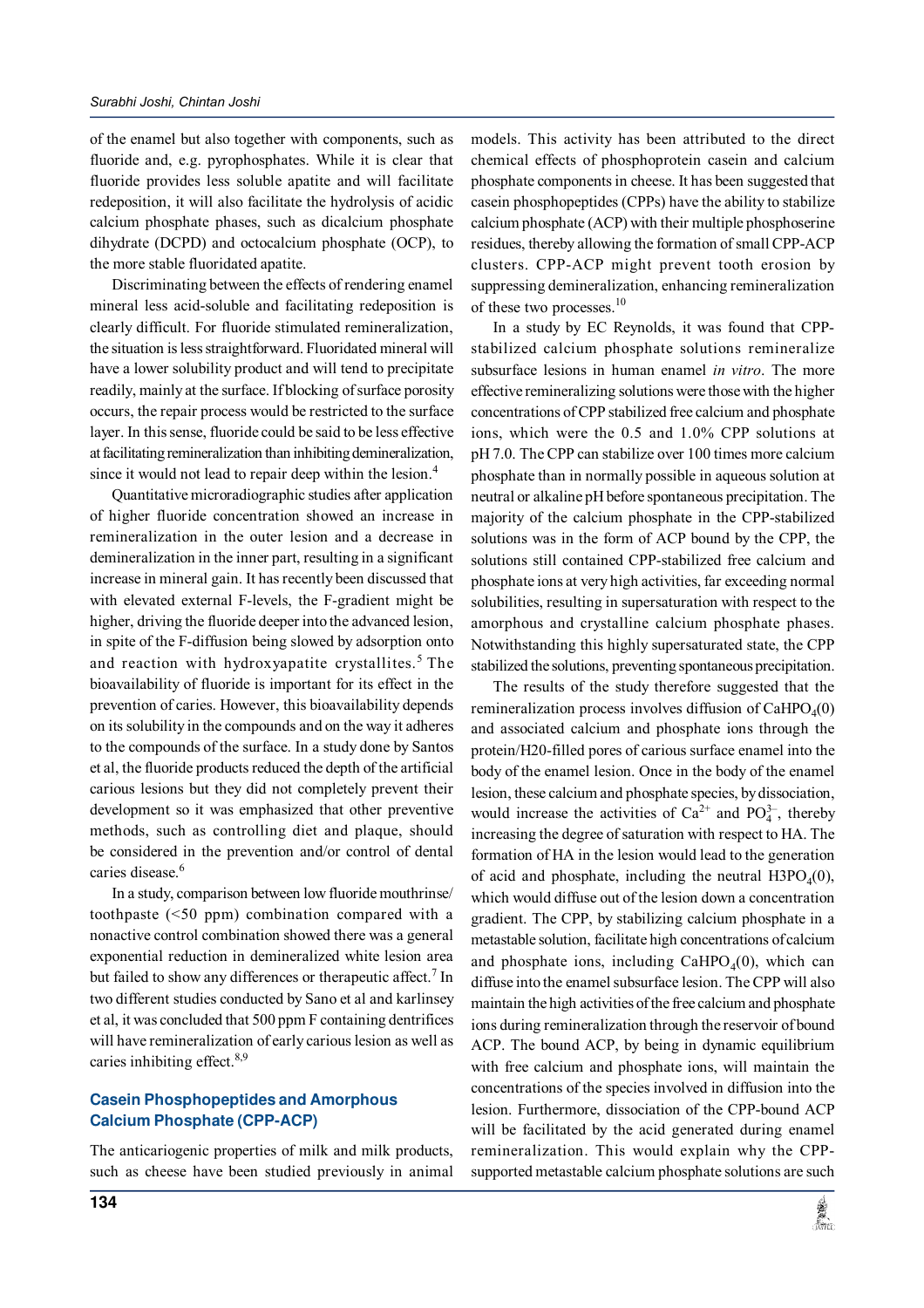efficient remineralizing solutions, since they would consume the acid generated during enamel lesion remineralization by generating more calcium and phosphate ions, including  $CaHPO<sub>4</sub>(0)$ , thus maintaining their high concentration gradients into the lesion. $^{11}$ 

In two independent studies conducted by Llena et al and Jayarajan et al, it was concluded that significantly high levels of calcium and phosphate have been found in both biofilm and subsurface incipient caries lesions and in lower level demineralization of enamel or dentine surfaces previously treated with CPP-ACP based compounds.<sup>12,13</sup>

## **Galla Chinensis (G Chinensis)**

It is a traditional Chinese herb investigated as an anticarious drug during recent years. In a study done by cheng and Ten cate, it was found that the combination of Galla chinensis extract with the enamel surface could reduce the demineralization of dental enamel. After demineralization, the mineral structure of the surface layer was not destroyed too greatly, so that deposit of mineral on remaining hydroxyapatite would occur slowly on the surface layer. On the other hand, the remineralization of enamel crystals on the surface would also be slowed by the combination with Galla chinensis extract. And thus, more calcium and phosphate could enter into the lesion body but would not first precipitate in the layers closest to the surface.<sup>14</sup>

Various studies were done to confirm the reports on remineralization and to understand the mechanism which is still unknown. Studies by Cheng et al showed that Galla chinensis extract could affect the mineral ions deposit on the surface layer and then modified the remineralization of initial dental caries.<sup>15</sup> A study by Zang et al shows similar finding but with the organic matrix of enamel shown also playing a substantial role.<sup>16</sup> Chemical and crystallographic and atomic force microscopy studies by Zang et al provide evidence by showing that crystallinity was increased and there was a change in surface topography of lesion.<sup>17,18</sup>

#### **Nanohydroxyapatite**

Recently, some role of nanohydroxyapatite has also been studied. In a study where role of nanohydroxyapatite alone on remineralization was done by zuang et al, it was found during the scanning electron microscope analysis that nanohydroxyapatite particles were regularly deposited on the cellular structure of the demineralized enamel surface, which appeared to form new surface layers. It was concluded that nanohydroxyapatite had the potential to remineralize initial enamel lesions and a concentration of 10% nanohydroxyapatite might be optimal for remineralization of early enamel caries.<sup>19</sup> In one another study by Zuang et al,

the combined effect of nanohydroxyapatite and Gal chinensis was studied and it was found that more mineral deposition occurred in the lesion body, and lesion depth was reduced significantly and it was concluded that there was a significant synergistic effect of combined Galla chinensis extract and nanohydroxyapatite treatment on promoting the remineralization of initial enamel lesion.<sup>20</sup>

### **NONINVASIVE INFILTRATION**

#### **Resin Infiltration Technique**

With the recent advancement in dental material and laser technology attempts have also been made to 'restore' or treat the lesion. In this direction, resin infiltration technique is novel concept in which the pores within enamel lesions provide diffusion pathways for acids and dissolved minerals, the resin infiltrates these pathways aiming at occluding the pores and thus preventing acid infiltration into the lesion. <sup>21</sup>

In a study done by Jin-ho Phark, the protocol for resin infiltration has been discussed in which it has been mentioned that to achieve good adhesion and penetration of the resin into the more porous subsurface lesion body of the artificial lesions, the pseudo-intact surface layer was etched using phosphoric acid. This layer is formed by precipitation of minerals on the enamel surface and has a much lower pore volume compared to the lesion body, thus inhibiting the penetration of the resin. However, there are structural differences between artificial and natural enamel lesions. The surface layers of natural lesions are more inhomogeneous and may show greater thickness and mineral content compared to artificial lesions because of alternating demineralization and remineralization cycles in the oral cavity. Therefore, penetration of adhesives into natural lesions even after 2 minutes of etching with phosphoric acid was only superficial. For that reason, an alternative etching protocol using 15% hydrochloric acid for 2 minutes was developed. In addition, the rheologic properties of regular adhesives do not allow sufficient penetration into the porous lesion. Therefore, resins with low viscosity (infiltrants) with improved rheologic properties were developed. The combination of etching with hydrochloric acid and the application of low-viscosity infiltrants allowed a nearly complete penetration of natural enamel carious lesions.<sup>22</sup>

A study done by Belli et al evaluated the wear and morphology of infiltrated white spot lesion and concluded that the procedure ensured improved surface stability depending on infiltration quality<sup>23</sup> In another study done by Rocha et al, it was found that the group infiltrated with low viscosity resin presented the lowest means of color change compared to one treated by fluoride application.<sup>24</sup>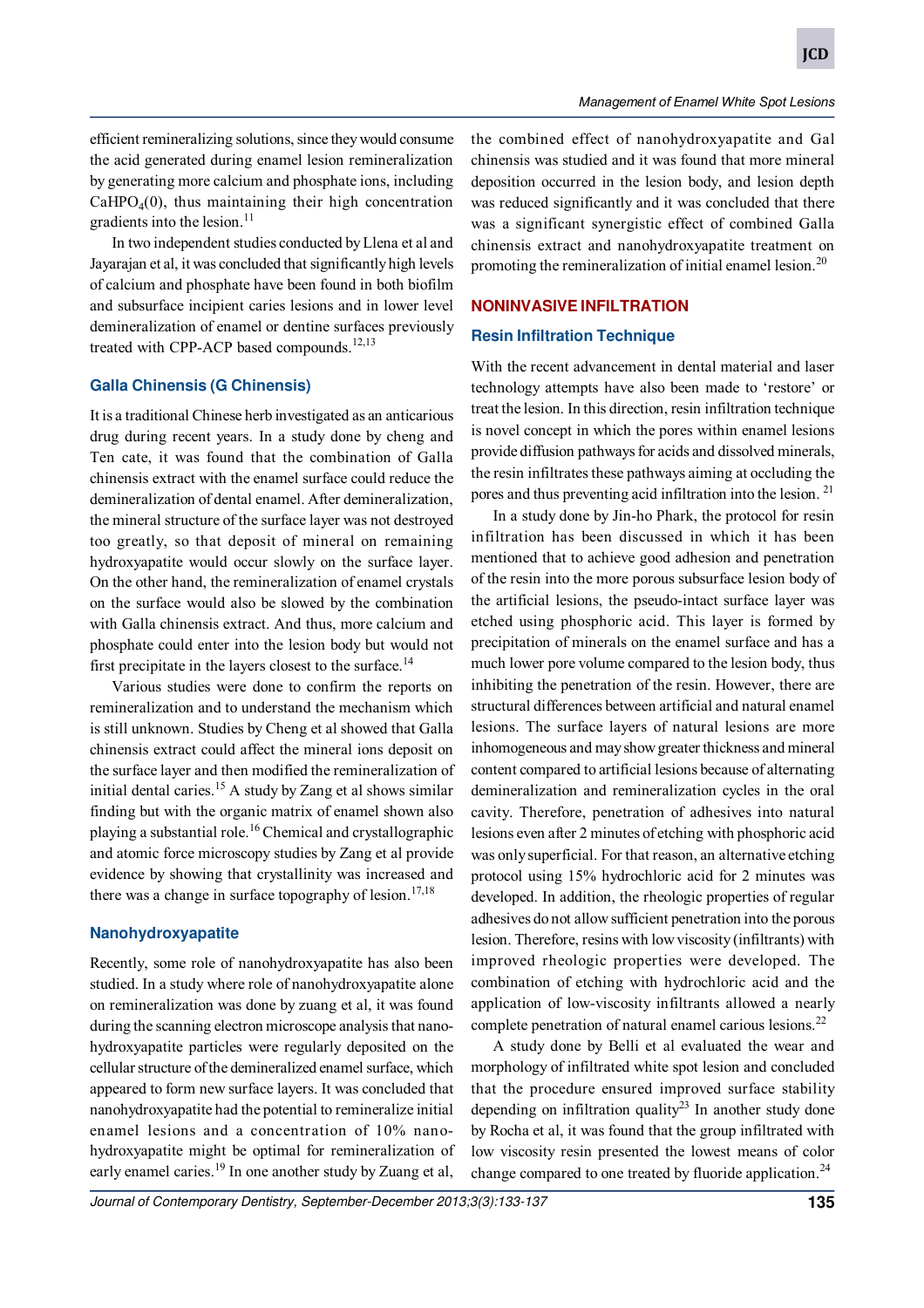## **SURFACE ALTERATION**

#### **Hard Tissue Lasers**

Since last 40 years, development of potential of hard tissue lasers is being studied and its role in not only being an invasive tool but also a preventive device has been studied. Studies have been done using  $CO<sub>2</sub>$  lasers, the basic mechanism described in prevention of lesion is that the carbon dioxide laser wavelengths are efficiently absorbed by the carbonated apatite mineral of the tooth and that the absorbed light is rapidly transformed to heat near the surface, causing loss of carbonate from the mineral with a subsequent marked decrease in acid reactivity. The variables involved are wavelength, pulse width, incident and absorbed pulse energy, beam diameter, number of pulses, repetition rate and irradiation intensity.<sup>25</sup> the reason hypothesized for increase in acid resistance is due to the melting and fusion of enamel hydroxyapatite (HA) crystals and/or the subsequent sealing of the enamel surface. However, a crosssectional TEM examination revealed that the melting of the enamel surface was not homogenous and usually occurred in limited areas. A significant increase in inter- and intracrystalline voids occurred beneath the melted surfaces. The new chemical products in the melted enamel structure, which include alpha- and beta-tricalcium phosphate (TCP) and tetra-calcium phosphate, are less resistant to acid attack than is enamel hydroxyapatite.<sup>26</sup>

Further to decrease the risk of increase in temperature and subsequent harmful effect to the pulp, effects of pulsed mode over continuous mode were also studied in one such study it was concluded that pulsed  $\mathrm{CO}_2$  laser treatment of enamel surfaces can inhibit as much as 87% of subsequent caries like lesion progression keeping pulses less than 25 was found to be optimal.<sup>27</sup>

With the emergence of so many concepts and promising results, it helps us now to better understand the factors which promote remineralization, arrest caries progression and produce morphologically stable surface. In future, we can only hope that, with this knowledge, we will be better able to treat white spot lesion either with single treatment option or combination therapy, for which further research is required.

#### **REFERENCES**

- 1. Kudiyirickal MG, Ivanèaková R. Early enamel lesion. Part I. Classification and detection. Acta Medica (hradec králové) 2008;51(3):145-149.
- 2. Kudiyirickal MG, Ivanèaková R. Early enamel lesion. Part II. Histomorphology and prevention. Acta Medica (Hradec Králové) 2008;51(3):151-156.
- 3. Pearce EIF, Cootel GE, Larsen MJ. The distribution of fluoride in carious human enamel. J Dent Resear 1995;74(11):1775-1782.
- 4. Robinson C, Shore RC, Brookes SJ, Strafford S, Wood SR, Kirkhamthe J. The Chemistry of enamel caries. Crit Rev Oral Biol Med 2000;11(4):481-495.
- 5. Gängler P, Kremniczky T, Arnold WH. In vitro effect of fluoride oral hygiene tablets on artificial caries lesion formation and remineralization in human enamel. BMC Oral Health 2009;9:25.
- 6. Santos LDM, Reis JILD, Medeiros MPD, Ramos SM, Araújo J MD. In vitro evaluation of fluoride products in the development of carious lesions in deciduous teeth. Brazilian Oral Research 2009;23(3):296-301.
- 7. Willmot DR. White lesions after orthodontic treatment: does low fluoride make a difference? J Orthodon 2004;31(3):235-242.
- 8. Sano H, Nakashima S, Songpaisan Y, Phantumvanit P. Effect of a xylitol and fluoride containing toothpaste on the remineralization of human enamel in vitro. J Oral Sci 2007;49(1): 67-73.
- 9. Karlinsey RL, Mackey AC, Walker TJ, Frederick KE, Blanken DD, Flaig SM, Walker ER. In vitro remineralization of human and bovine white-spot enamel lesions by Naf Dentifrices: a pilot study. J Dentist and Oral Hygiene 2011;3(2):22-29.
- 10. Oshiro M, Yamaguchi K, Takamizwa T, Inage H, Watanabe T, Irokawa A, Ando S, Miyazaki M. Effect of CCP-ACP paste on tooth mineralization an FE-SEM study. J Oral Sci 2007;49(2): 115-120.
- 11. Reynolds EC. Remineralization of enamel subsurface lesions by casein phosphopeptide-stabilized calcium phosphate solutions. J Dental Resear 1997;76(9):1587-1595.
- 12. Llena C, Forner L, Baca P. Anticariogenicity of casein phosphopeptide-amorphous calcium phosphate: a review of the literature. J Contemp Dent Prac 2009;10(3):1-9.
- 13. Jayarajan J, Janardhanam P, Jayakumar P, Deepika. Efficacy of CPP-ACP and CPP-ACPF on enamel remineralization—an in vitro study using scanning electron microscope and diagnodent. Indian J Dent Resear 2011;22(1):77-82.
- 14. Cheng L, Tencate JM. Effect of Galla chinensis on the in vitro remineralization of advanced enamel lesions. Int J Oral Sci  $2010:2(1):15-20$
- 15. Cheng L, Li J, Hao Y, Zhou X. Effect of compounds of Galla chinensis on remineralization of enamel surface in vitro. Archives of Oral Biology 2010;55(6):435-440.
- 16. Zhang LL, Li JY, Zhou XD, Li W. Role of enamel organic matrix in the remineralization of initial demineralized enamel and artificial hydroxylapatite treated with Galla chinensis. Journal of Sichuan University 2010;41(5):844-848.
- 17. Zhang LL, Li JY, Zhou XD, Cui FZ, Wei L. Chemical and crystallographic study of remineralized surface on initial carious enamel treated with Galla chinensis. Scanning 2009;31(6): 236-245.
- 18. Zhang LL, Li JY, Zhou XD, Cui FZ, Li W. Effects of Galla chinensis on the surface topography of initial enamel carious lesion: an atomic force microscopy study. Scanning 2009;31(5): 195-203.
- 19. Huang SB, Gao SS, Yu HY. Effect of nano-hydroxyapatite concentration on remineralization of initial enamel lesion in vitro. Biomedical Materials 2009;4(3):034104.
- 20. Huang S, Gao S, Cheng L, Yu H. Combined effects of nanohydroxyapatite and Galla chinensis on remineralisation of initial enamel lesion in vitro. Journal of Dentistry 2010;38(10):811-819.
- 21. Paris S, Meyer-Lueckel H, Colfen H, Kielbassa AM. Resin infiltration of artificial enamel caries lesions with experimental light curing resins. Dental Materials Journal 2007;26(4):582-588.

**SEARCH**